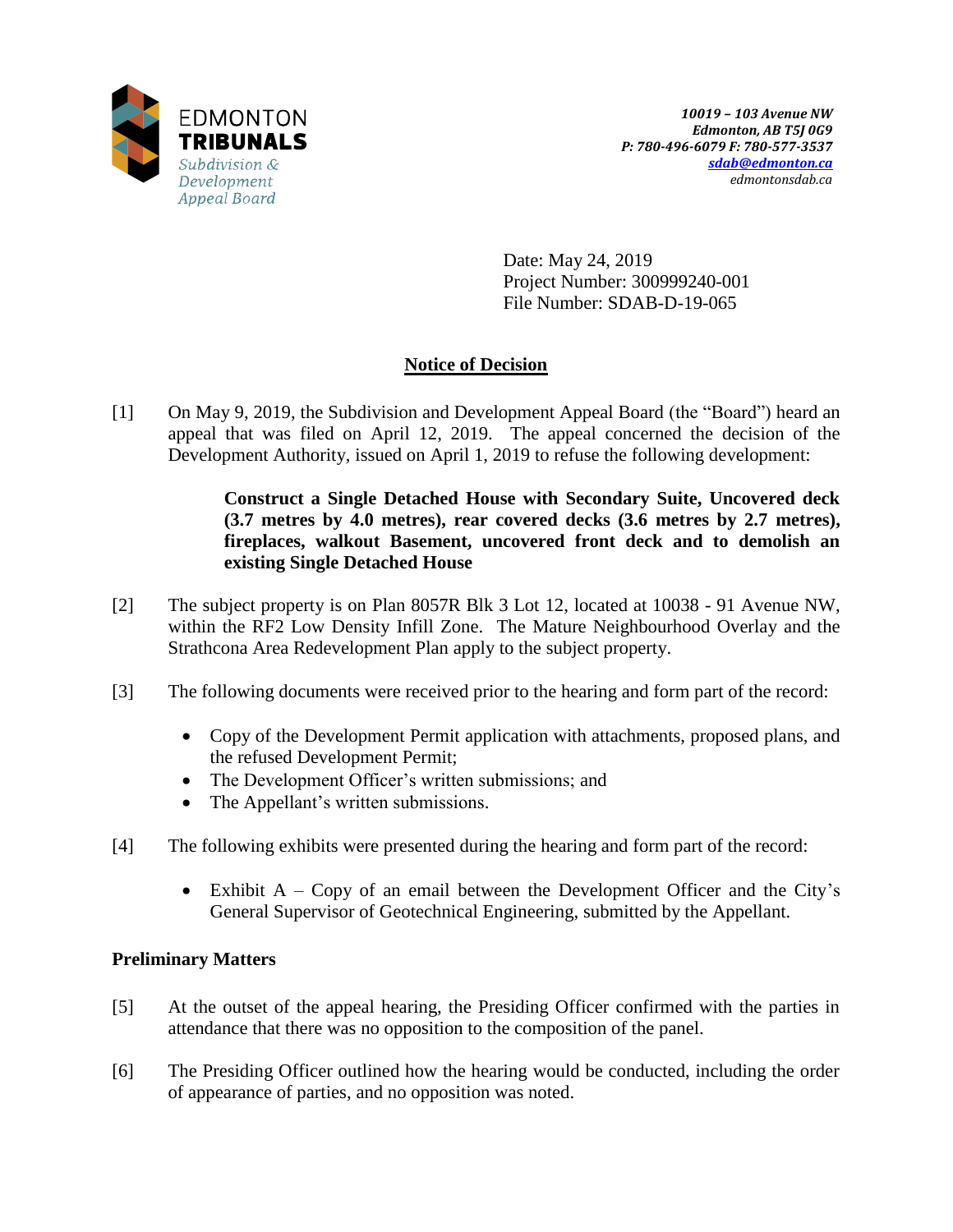[7] The appeal was filed on time, in accordance with Section 686 of the *Municipal Government Act*, RSA 2000, c M-26 (the "*Municipal Government Act*").

#### **Summary of Hearing**

- *i) Position of the Appellant, Mr. Ochman*
- [8] Mr. Ochman is acting on behalf of the property owners, who have lived in the Lavigne neighbourhood since 2001.
- [9] He referenced a photograph of the existing house that was built prior to 1911.
- [10] The house and the foundation are beyond any renovations or additions that could be done.
- [11] The proposed development is designed to comply with the requirements of the Mature Neighbourhood Overlay and does not require any variances.
- [12] They spoke to neighbouring property owners within the 60 metre notification radius and reviewed the proposed plans with them. They did not receive any opposition from neighbouring property owners.
- [13] In his opinion, the main issue is that City's Geotechnical Engineer refuses all applications in the Lavigne neighbourhood.
- [14] Mr. Lach, the City's Geotechnical Engineer, stated in an email to Ms. Bauer, the Development Officer, that:

"Based on the location of the subject site, there were no obvious indications of active instability at the immediate location of the property and I would not anticipate that *local* slope stability will be a significant issue for the proposed development."

- [15] Although a slope stability study was not required, the Appellants hired Shelby Engineering Ltd. to address the foundation design and drainage. The Engineering study was submitted to the Development Officer, who subsequently refused it on the basis of the City's Geotechnical Engineer's directions for the Lavigne neighbourhood.
- [16] The proposed Lot Grading Plan for the subject Site has been submitted and approved by Development & Zoning Services.
- [17] The proposed development would be consistent with previous developments that were approved in the Lavigne neighbourhood by the Board.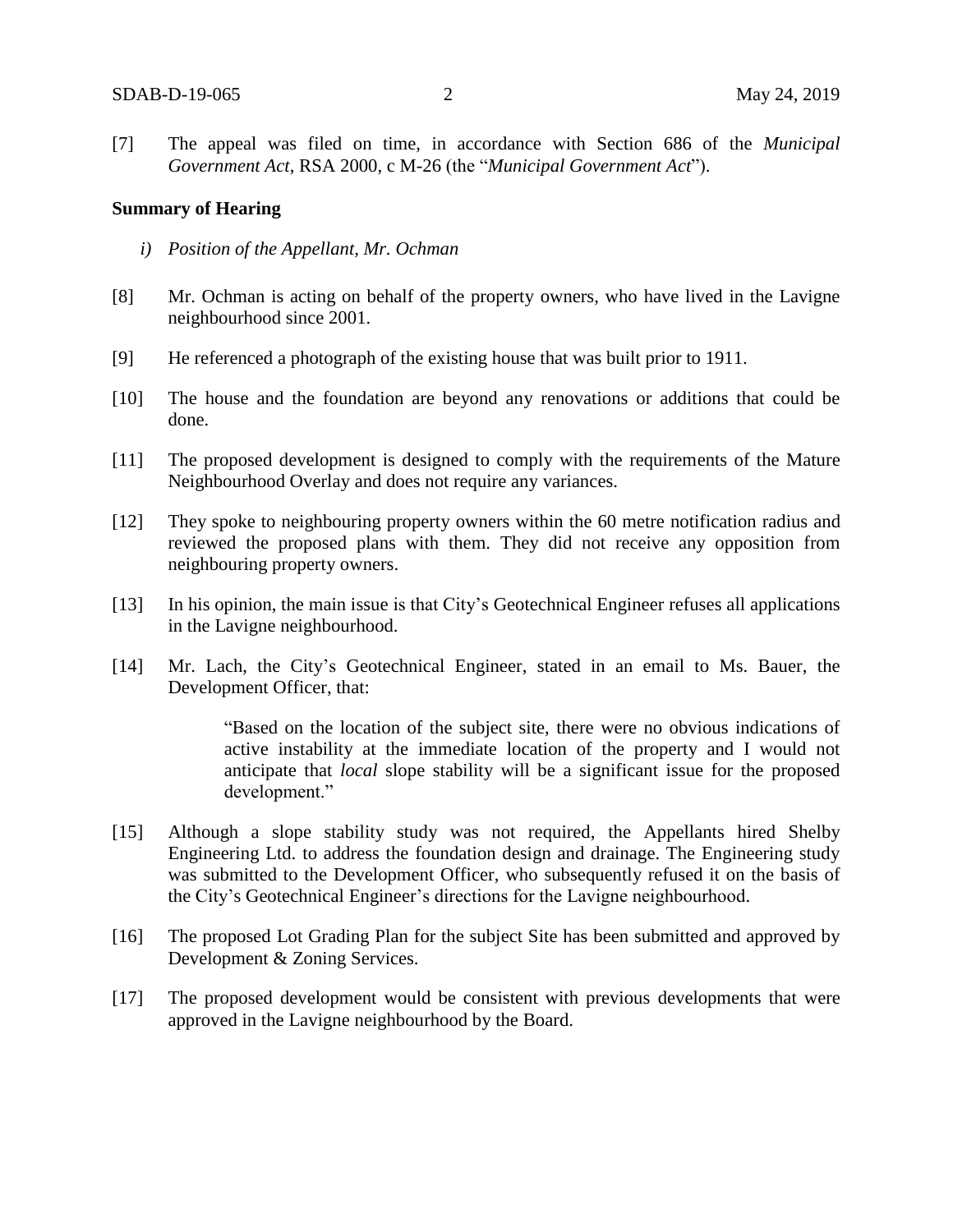- [18] Since 1985, there were 22 development permit applications approved in the Lavigne neighbourhood.
- [19] Mr. Ochman provided the following information in response to questions by the Board:
	- a. He provided the Board a copy of an email between the Development Officer and the City's General Supervisor of Geotechnical Engineering (stamped Exhibit A).
	- b. He reiterated that a slope stability study was done even though it was not required.
	- c. He does not have any concerns with the suggested conditions of the Development Officer.
	- *ii) Position of the Development Officer, Ms. Bauer*
- [20] The Development Officer did not appear at the hearing and the Board relied on Ms. Bauer's written submission.

#### **Decision**

- [21] The appeal is ALLOWED and the decision of the Development Authority is REVOKED. The development is GRANTED as applied for to the Development Authority, subject to the following CONDITIONS:
	- 1. WITHIN 14 DAYS OF APPROVAL, prior to any demolition or construction activity, the applicant must post on-site a development permit notification sign (Section 20).
	- 2. No Swimming Pool shall be constructed or installed, where Swimming Pool refers to a swimming pool, ornamental pond, or other structure designed to retain water.
	- 3. No permanent sprinkler or irrigation systems shall be constructed or installed.
	- 4. Roof leaders, downspouts, and sump pump discharge spouts should not be allowed to discharge onto the ground surface. They should be connected to the sewer system. Grading of the site must not allow any ponding of water or the focused discharge of water toward the slopes.
	- 5. The applicant/owner shall obtain a Curb Crossing Permit to 'fill-in' the existing front access.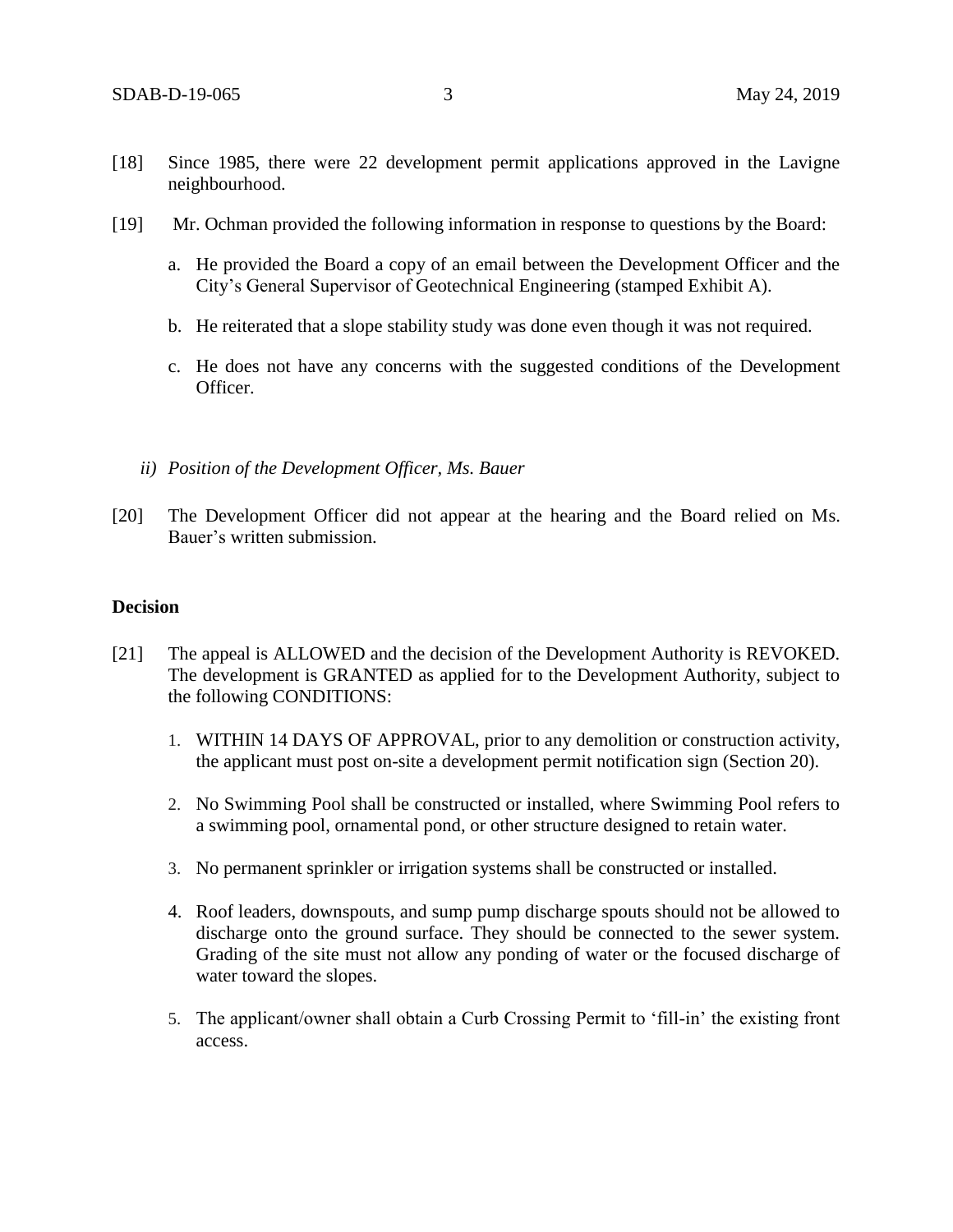- 6. Landscaping shall be installed and maintained in accordance with Section 55.
	- a. shall be generally landscaped with permeable landscaping material (section 55.10).
	- b. shall not contain Impermeable Materials in either the Rear Yard or the Side Yard that exceed a total area of greater than 12 square metres respectively 811.3(7(b)).
	- c. The applicant shall provide manufacture's specifications and build as per the specifications of the impermeable landscaping, to the satisfaction of the Development Officer.
- 7. Frosted or opaque glass treatment shall be used on windows as required on the side elevation(s) to minimize overlook into adjacent properties (Reference Section 814.3(8)).
- 8. The colours and finishing materials on all facades shall comply with the stamped and approved elevation plans (Reference Section 814.3.15).
- 9. Privacy Screening is required on decks over 1 metres in height.
- 10. Any future deck enclosure or cover requires a separate development and building permit approval.
- 11. Secondary Suite:
	- a. For the Secondary Suite, 1 on-site parking space in addition to the parking requirements for the Principal Dwelling shall be provided. (Reference Section 54.2 Schedule 1)
	- b. All required parking shall be clearly demarcated, have adequate storm water drainage and storage facilities, and be Hardsurfaced. (Reference Section  $54.6(1)(a)(i)$
	- c. A Secondary Suite shall be developed in such a manner that the exterior of the principal Dwelling containing the Secondary Suite shall appear as a single Dwelling from a public roadway other than a Lane (Reference Section 86)
	- d. Only one of a Secondary Suite or a Garden Suite may be developed in conjunction with a principal Dwelling. (Reference Section 86)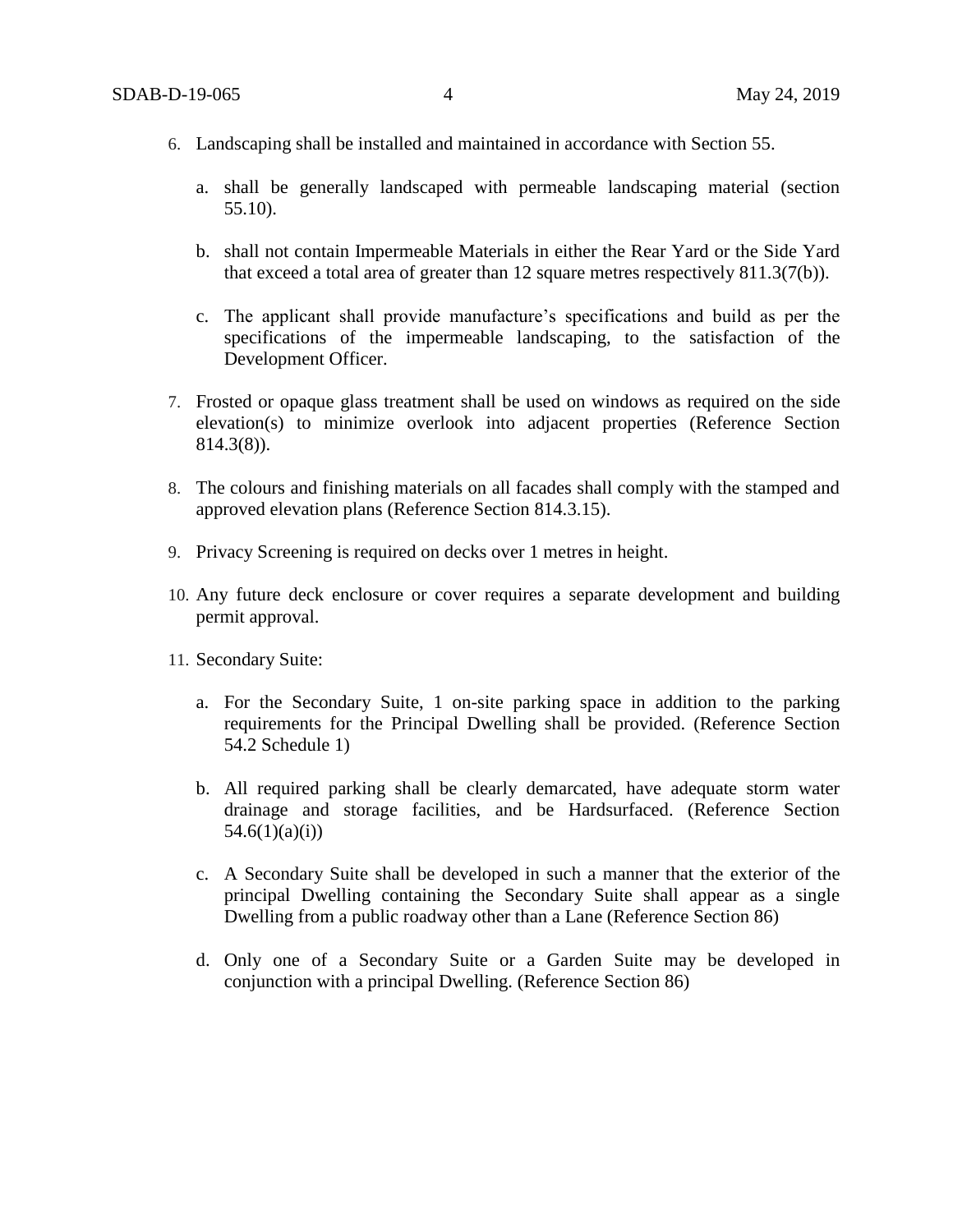- e. A Secondary Suite shall not be developed within the same principal Dwelling containing a Group Home or Limited Group Home, Child Care Services or a Major Home Based Business, unless the Secondary Suite is an integral part of a Bed and Breakfast Operation in the case of a Major Home Based Business. (Reference Section 86)
- f. A maximum of one Household shall occupy a Secondary Suite (Reference Section 86).
- g. Dwelling means a self contained unit comprised of one or more rooms accommodating sitting, sleeping, sanitary facilities, and a principal kitchen for food preparation, cooking, and serving. A Dwelling is used permanently or semipermanently as a residence for a single Household. (Reference Section 6.1).
- h. Locked separation that restricts the nonconsensual movement of persons between each Dwelling unit shall be installed.
- i. Secondary Suites shall not be included in the calculation of densities in this Bylaw. (Reference Section 86).

Transportation Conditions

- 1. The existing 3.0 metres wide access to 91 Avenue located on the west property line must be removed as per the City of Edmonton Complete Streets Design and Construction standards. The owner/applicant must obtain a Permit to remove the access, available from Development Services, 2nd floor, Edmonton Tower, 10111- 104 Avenue.
- 2. The proposed retaining walls bordering the driveway must not exceed a height of 0.3 metres for a distance of 3 metres from the property line and no portion of the wall may encroach onto road right-of-way. Should the owner/applicant wish to increase this height, adequate sight line data must be provided to ensure vehicles can exit safely.
- 3. There may be utilities within road right-of-way not specified that must be considered during construction. The owner/applicant is responsible for the location of all underground and above ground utilities and maintaining required clearances as specified by the utility companies. Alberta One-Call (1-800-242-3447) and Shaw Cable (1-866-344-7 429; www.digshaw.ca) should be contacted at least two weeks prior to the work beginning to have utilities located. Any costs associated with relocations and/or removals shall be at the expense of the owner/applicant.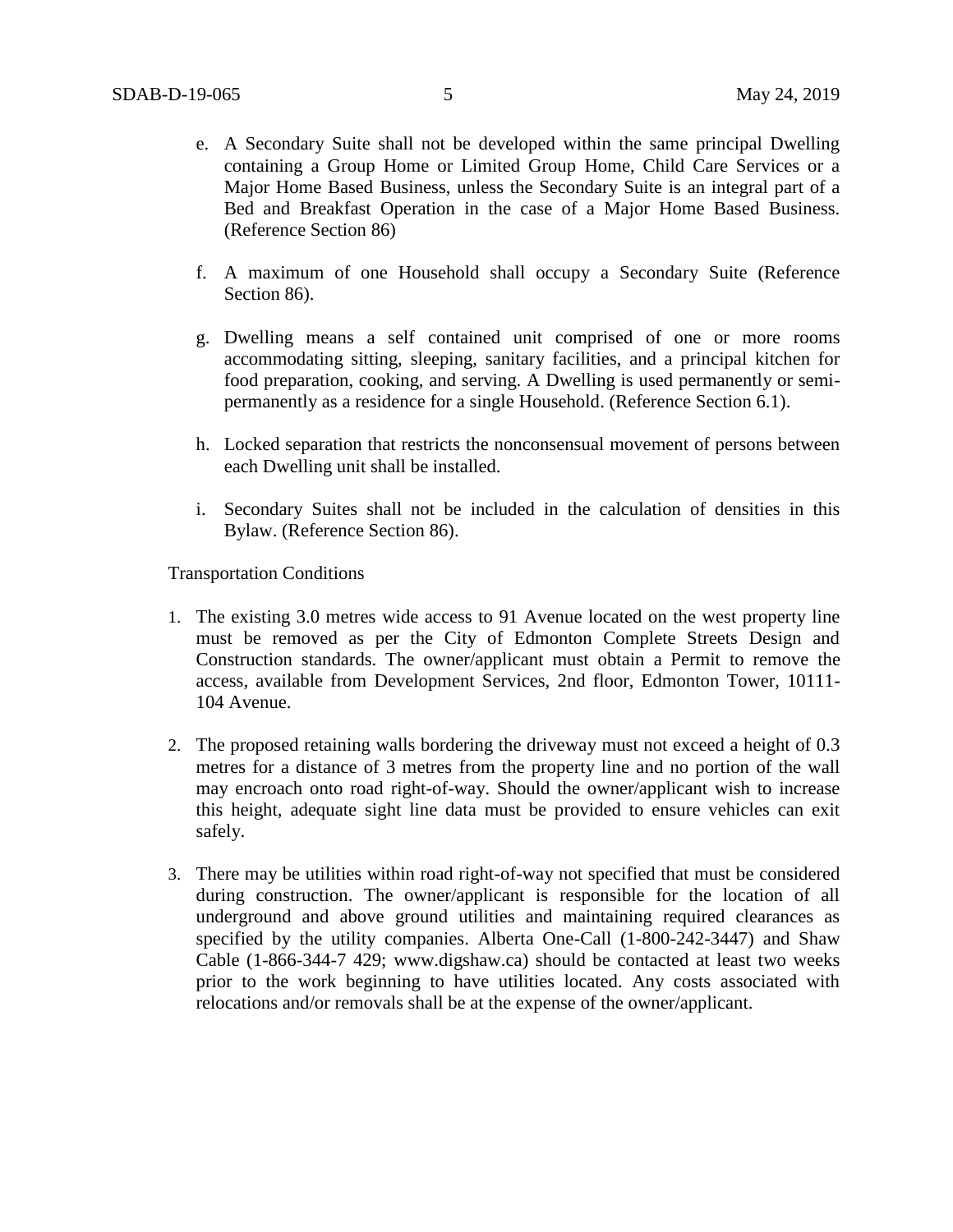- 4. Any sidewalk or boulevard damage occurring as a result of construction traffic must be restored to the satisfaction of Development Inspections, as per Section 15.5(f) of the *Zoning Bylaw*. The alley and boulevard will be inspected by Development Inspections prior to construction, and again once construction is complete. All expenses incurred for repair are to be borne by the owner.
- 5. Any hoarding or construction taking place on road right-of-way requires an OSCAM (On-Street Construction and Maintenance) permit. OSCAM permit applications require Transportation Management Plan (TMP) information. The TMP must include:
	- the start/finish date of project;
	- accommodation of pedestrians and vehicles during construction;
	- confirmation of lay down area within legal road right of way if required;
	- and to confirm if crossing the sidewalk and/or boulevard is required to temporarily access the site.

It should be noted that the hoarding must not damage boulevard trees. The owner or Prime Contractor must apply for an OSCAM online at: [https://www.edmonton.ca/business economy/licences permits/oscam-permit-request.aspx](https://www.edmonton.ca/business%20economy/licences%20permits/oscam-permit-request.aspx) and https:/[/www.edmonton.ca/documents/ConstructionSafety.pdf](http://www.edmonton.ca/documents/ConstructionSafety.pdf)

#### Zoning Advisements

- 1. Lot grades must match the *Edmonton Drainage Bylaw 18093* and/or comply with the Engineered approved lot grading plans for the area. Contact Lot Grading at 780-496- 5576 or [lot.grading@edmonton.ca f](mailto:lot.grading@edmonton.ca)or lot grading inspection inquiries.
- 2. Unless otherwise stated, all above references to "section numbers" refer to the authority under the *Edmonton Zoning Bylaw 12800.*
- 3. An approved Development Permit means that the proposed development has been reviewed against the provisions of this bylaw. It does not remove obligations to conform with other legislation, bylaws or land title instruments including, but not limited to, the Municipal Government Act, the Safety Codes Act or any caveats, restrictive covenants or easements that might be attached to the Site. (Reference Section 5.2)
- 4. A Building Permit is required for any construction or change in use of a building. Please contact the 311 Call Centre for further information.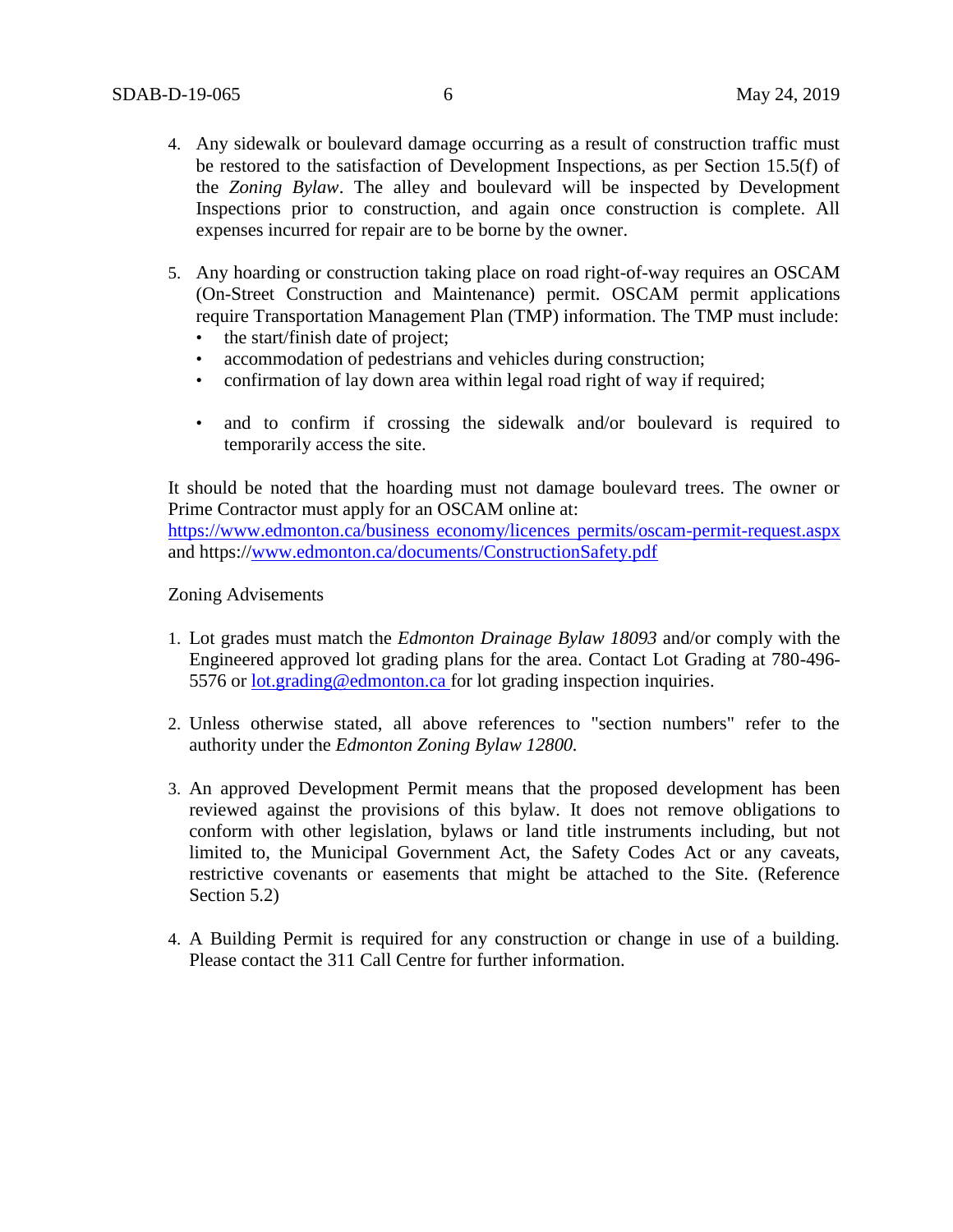#### Transportation Advisements

- 1. Building Great Neighbourhoods is conducting neighbourhood renewal in Strathcona for the 2019 construction season. It is recommended that this access fill in construction be coordinated with the renewal project. Subdivision Planning recommends that the owner/applicant contact Terrence Gosine of Building Great Neighbourhoods a[t](mailto:Terrence.Gosine@edmonton.ca) [Terrence.Gosine@edmonton.ca o](mailto:Terrence.Gosine@edmonton.ca)r 780-944-0266 for further information.
- 2. The proposed access for the garage is to the alley, as shown on the Enclosure. An alley access does not require a curb crossing permit.

#### **Reasons for Decision**

- [22] The proposed development, a Single Detached House, is a Permitted Use in the RF2 Low Density Infill Zone.
- [23] The Development Officer listed the following under the Reason for Refusal:

The Development Officer shall seek the advice of Transportation Services with respect to the application and may approve the conditions or refuse such application accordingly (Reference Section 811.3(3)). Transportation Services recommends to refuse the application.

- [24] The Development Officer did not list any variances required from the *Edmonton Zoning Bylaw*.
- [25] The Board adopts its reasons from SDAB-D-17-050 and SDAB-D-17-088, as set out below.
- [26] The subject Site is falls within the North Saskatchewan River Valley and Ravine System Protection Overlay. Pursuant to Section 811.1 of the *Edmonton Zoning Bylaw*, the General Purpose of this Overlay is to provide a development Setback from the North Saskatchewan River Valley and Ravine System.
- [27] Section 811.3(3) of the *Edmonton Zoning Bylaw* states that:

"any development permit application on a Site that abuts or is partially or wholly contained within the North Saskatchewan River Valley and Ravine System shall be accompanied by a report prepared by a registered Professional Engineer, and as set out in subsection 14.1 of this Bylaw, and that also details the minimum Setback for structures on the Site and any development conditions for the property required to prolong the stability of the bank."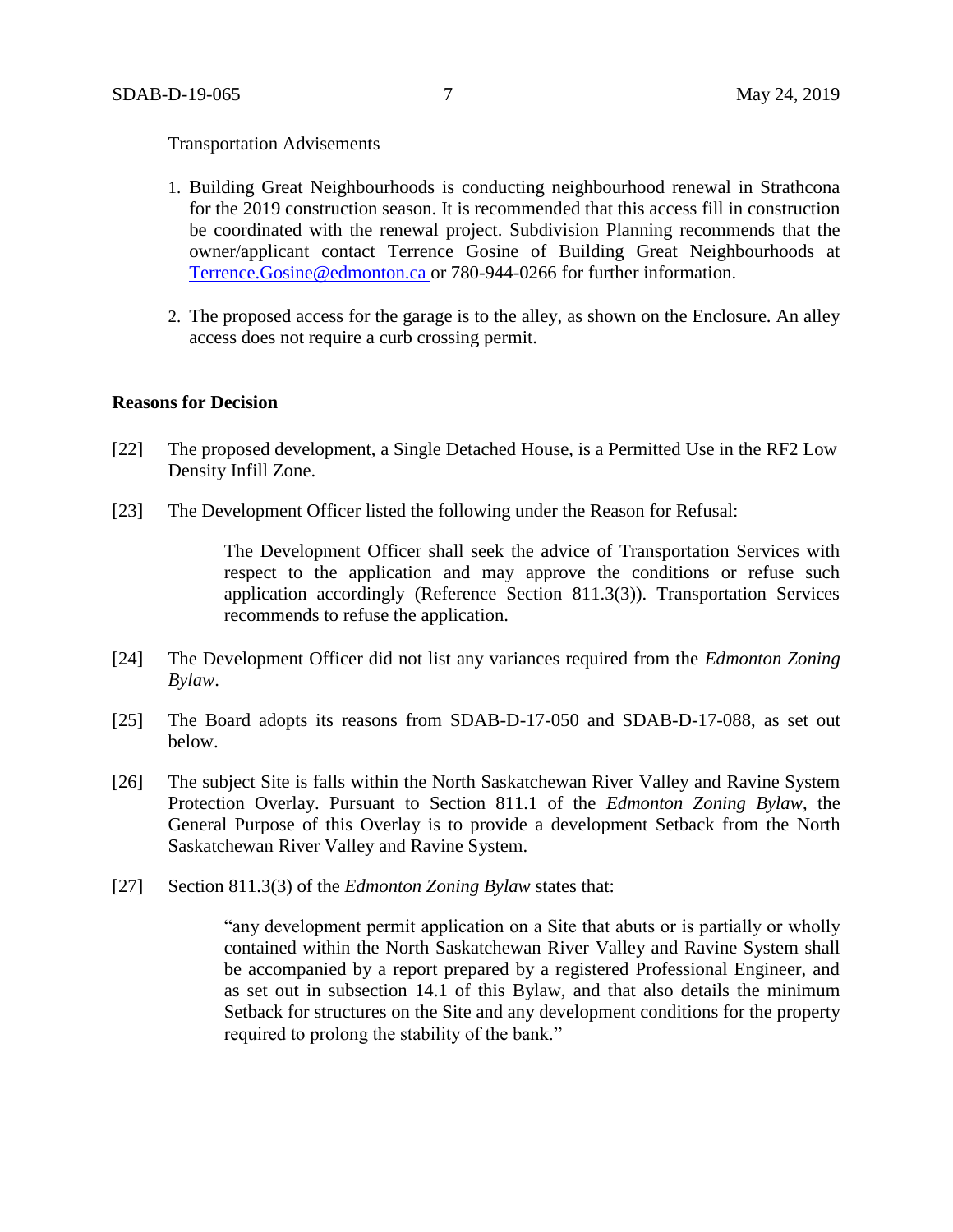- [28] The Appellants complied with these requirements and provided the appropriate Geotechnical Engineering report outlining the conditions that had to be met in order to ensure slope stability at the site of the proposed development.
- [29] A City of Edmonton Senior Geotechnical Engineer stated in his response to the geotechnical report submitted by the Appellants that:

"the design and construction recommendations and development restrictions presented in the geotechnical report must be adhered to in order to manage the inherent geotechnical risks present locally at this site."

[30] However, the Senior Geotechnical Engineer also referred to a geotechnical report that was prepared in 1986 by EBA Engineering Consultants Ltd. (a copy of which was not provided to the Board). That report indicated that the entire Lavigne neighbourhood is located on an ancient deep-seated landslide mass. The Senior Geotechnical Engineer stated that:

> "The level of risk that is posed to development in this neighbourhood has not been quantified, and the possibility of determining this information is considered to be well beyond the means of any individual property owner to address."

> Since the City's administration do not have the information required to adequately evaluate the geotechnical risk to development in Lavigne, all applications in this neighbourhood must be rejected and forwarded to the Subdivision and Development Appeal Board (SDAB). I would therefore recommend that this application also be forwarded to the SDAB for a final ruling."

- [31] Based on this information, the Development Officer made the decision to refuse this development permit application. It is the Board's understanding that the Geotechnical Engineering department makes the same recommendation for all proposed developments in this neighbourhood because of the uncertainty posed by the ancient landslide.
- [32] The Board is of the view that the Development Officer should not have refused the development application based solely on the statement provided by the Senior Geotechnical Engineer. If the proposed development was not refused based on the Geotechnical Report, the proposed development would have been approved as a Class A permit.
- [33] The Senior Geotechnical Engineer is essentially saying that residential development should not be permitted in this neighbourhood. However, the City has known since 1986 that this entire neighbourhood is located on an ancient deep-seated landslide. Notwithstanding this knowledge, City Council has not taken any steps to restrict residential development in the neighbourhood and large parts of the neighbourhood are zoned RF2 Low Density Infill Zone, where Single Detached Housing is a Permitted Use.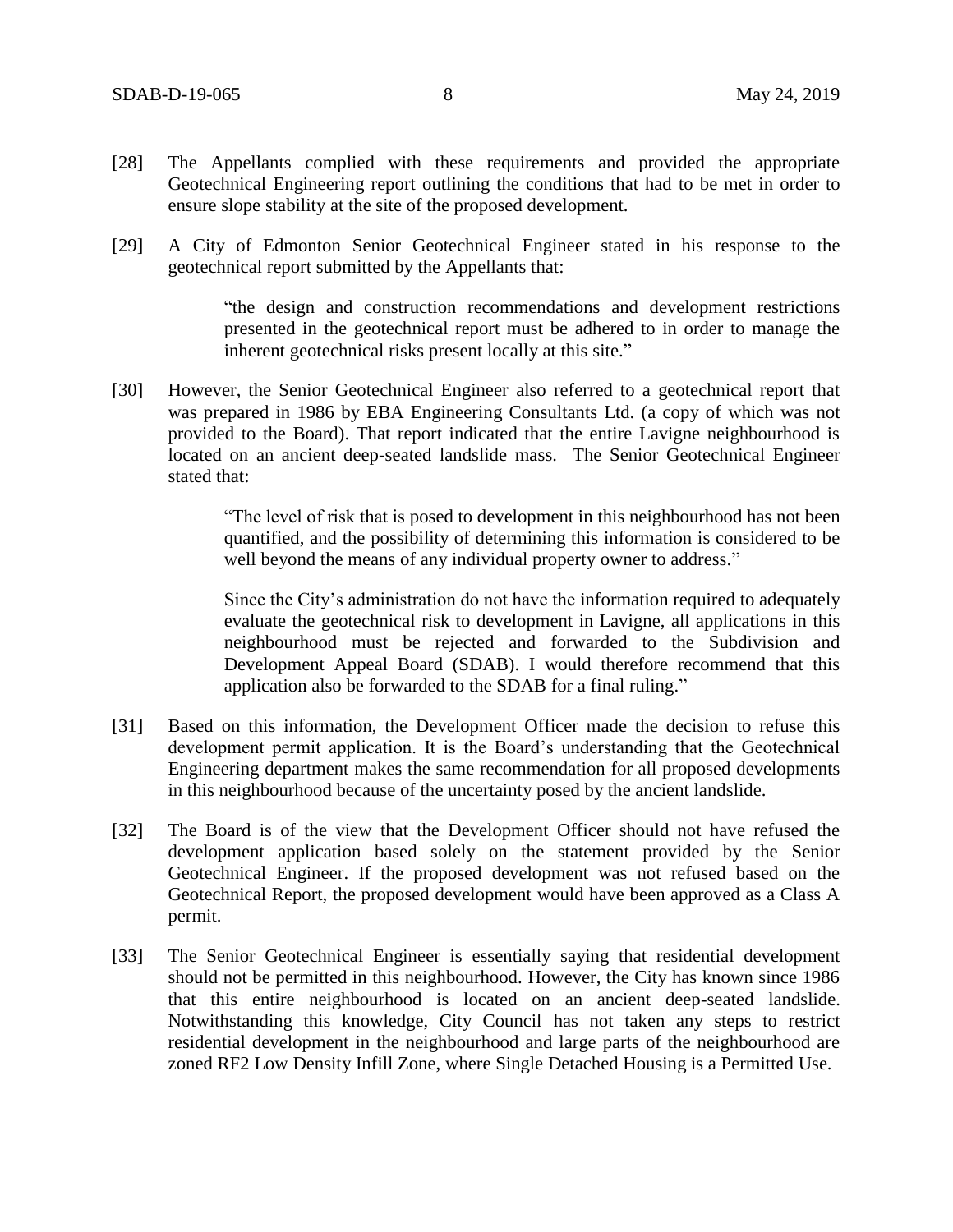- [34] The Development Officer's function is to evaluate development applications for Permitted Uses and to approve them, with or without conditions, provided they comply with the *Edmonton Zoning Bylaw* or provided any required variances do not unduly or materially interfere with the amenities of the neighbourhood or with neighbouring parcels of land as outlined in Sections 11.1(1)(e) and 11.2 of the *Edmonton Zoning Bylaw.*
- [35] In this case Section 811.3(3) of the *Edmonton Zoning Bylaw* requires a Professional Engineer's report setting out, among other things, any development conditions for the property required to prolong the stability of the bank. Section 811.3(8) requires consultation with Integrated Infrastructure Services (the department where Geotechnical Engineering is located) with respect to conditions required to minimize erosion and stabilize soil conditions. The Senior Geotechnical Engineer did not have any concerns about the local geotechnical risk of the proposed development provided the restrictions in the Appellants' geotechnical report were adhered to. As well, the Appellants have acknowledged that they are aware of the ancient landslide and they accept the risk associated with it.
- [36] The Board finds that the proposed development is a Permitted Use that complies with Section 811 of the *Edmonton Zoning Bylaw*. The Development Officer should not have refused the proposed development on the basis that there are uncertainties regarding the potential stability of the entire neighbourhood. If there are such issues that are serious enough to restrict residential development, it is the function of City Council, with the advice of City Administration, to address them by way of zoning changes.
- [37] The Senior Geotechnical Engineer did not have the required information to evaluate the proposed development and the information was provided to the Board to make the decision regarding geotechnical risk to development in the neighbourhood. The Board has not been provided with all of the geotechnical reports that are relevant, notably the 1986 report that identified the ancient landslide, nor does it have the expertise to make such a determination. In any event, it is beyond the mandate of this Board to make such decisions.
- [38] The Board finds that there is no indication that the proposed development will have any impact on the ancient landslide. Accordingly, any concerns with respect to the ancient landslide are beyond the purview of this Board. In dealing with this appeal, this Board expresses no opinion about whether residential development should be allowed to take place in this neighbourhood because of the ancient landslide.
- [39] The Board accepts the assessment from the Senior Geotechnical Engineering that the local geotechnical risk associated with the proposed development will be appropriately mitigated provided that there is strict compliance with the development restrictions outlined in the Appellants' Geotechnical Report.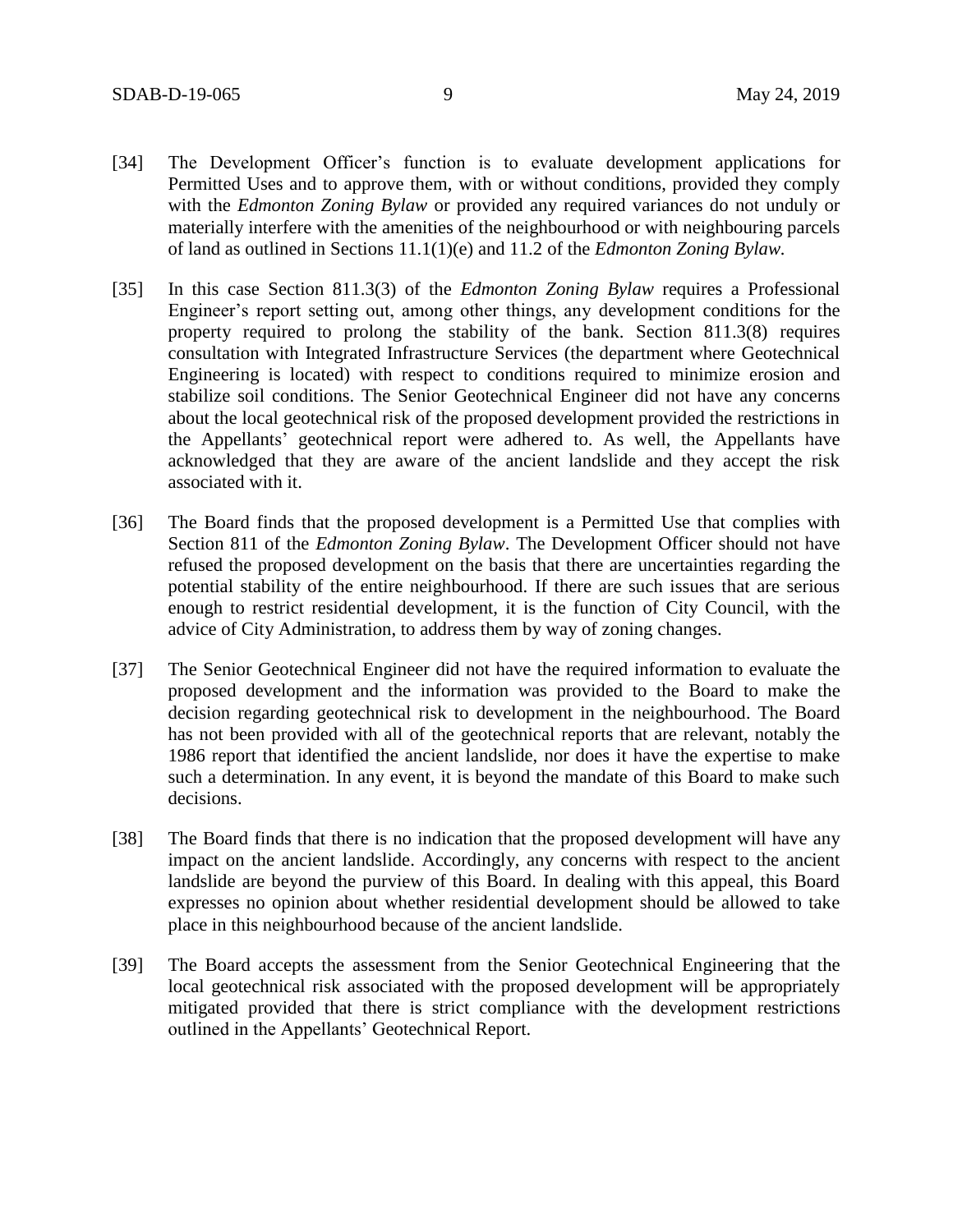- [40] Further, as outlined in Exhibit A, the City's General Supervisor of Geotechnical Engineering provided his opinion that "there were no obvious indications of active instability at the immediate location of the property and [he] would not anticipate that local slope stability will be a significant issue for the proposed development."
- [41] Although it was not required, the Appellant completed Community Consultation and received support from neighbouring property owners. No letters were received in opposition and no one appeared in opposition at the hearing.
- [42] The Appeal is allowed and the Development is Granted.

Mr. V. Laberge, Presiding Officer Subdivision and Development Appeal Board

Board Members in Attendance: Mr. B. Gibson; Ms. L. Delfs; Ms. G. Harris; Mr. A. Peterson

CC: City of Edmonton, Development & Zoning Services, Attn: Ms. Bauer / Mr. Wen